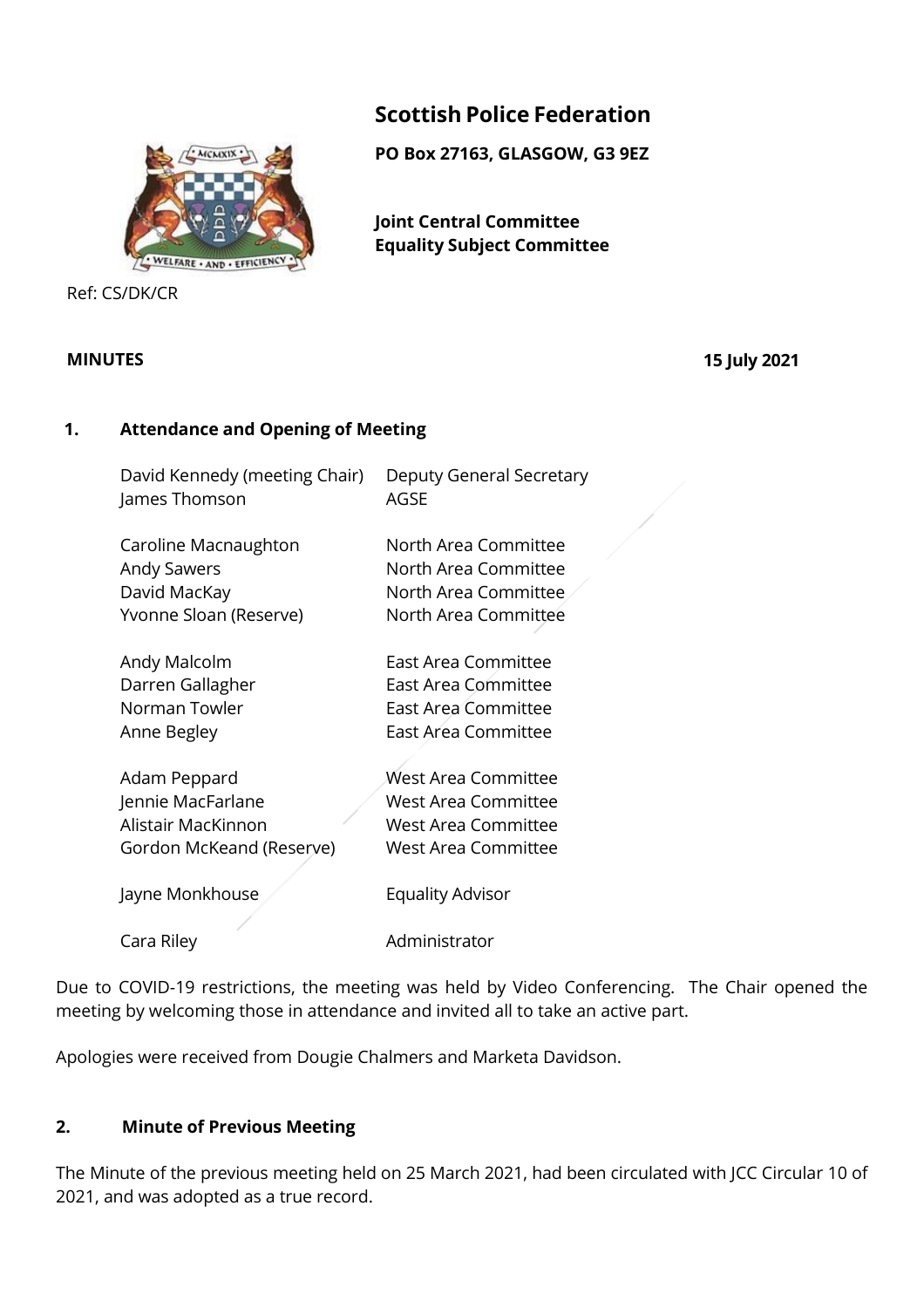## **3. PNB(S) Equality Working Group**

The AGSE reported there had been no meetings of this Group since the last Equality Subject Committee meeting.

The Committee were updated that this area of business needed to be progressed in respect of PNB circulars which had not been reflected in Police Regulations and Determinations; PNB 15/01 Children and Families Act 2014, and 16/07 & 08 Working arrangements for Part Time Officers.

Discussion followed regarding PNB 16/07 & 08 Additional Hours Payments for Part-time Officers. Essentially, some part-time officers have still not received additional hours worked via payment. The Chair believed this had been raised at the JNCC previously, and was to adopt this as an Action.

ACTION – Chair to liaise with SPF Executive

## **4. Equality, Diversity & Inclusion Employment Group**

The AGSE reported that the last meeting of this Group took place on 8 June 2021. For the benefit of new Committee members, the AGSE provided an overview of the work-streams of this Group, including Brake the Race Ceiling, Smarter Working and Maximising Attendance.

It was noted that the previously circulated EDI Framework, had now been developed to support the delivery of the People Strategy and provide a clear overview of the Equality, Diversity and Inclusion Approach and Priorities.

Discussion occurred regarding various difficulties encountered with officers requiring reasonable adjustments. Some of the highlighted included a lack of understanding and awareness by line managers, the requirement for training, and significant concerns around SCOPE in terms of accessibility, recording inaccuracy, restrictive functionality and essentially not being fit for purpose, resulting in officers being retained within inappropriate posts. Due to SCOPE being unreliable in this respect, the Committee were asked to be mindful that deployment during COP26 may become an issue.

ACTION – Chair to raise with HR Director

## **5. Equality, Diversity, Inclusion & Human Rights Strategic Oversight Board**

The Strategic Oversight Board (SOB) provides process and governance on EDI work within the Police Service, combining both and providing opportunity to take initiatives forward.

## **Ill Health Retiral**

At the previous meeting, the AGSE had requested that consideration be given to placing the IHR process higher on the Risk Register due to serious concerns with the process. Due to there being little cognisance of this request, it was again raised at the most recent meeting, following which DCC Taylor instructed Police Scotland fully engage with the SPF and provide a report on the current position. This was seen as significant progress due to lengthy delays within this process. The Committee were asked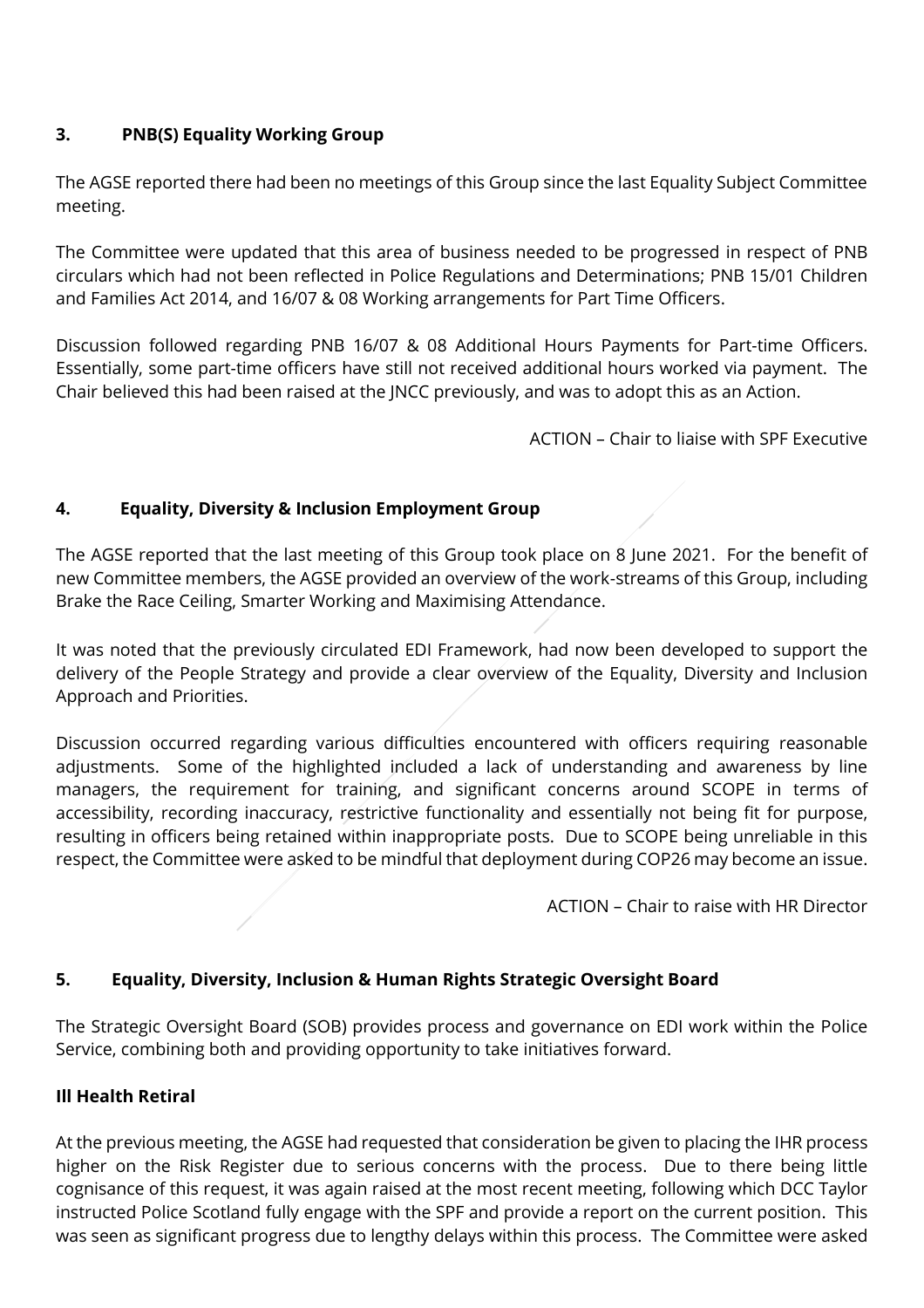to ensure members expectations are managed appropriately.

Discussion followed in respect of where the delays actually arose within the process. The Chair requested that this situation be monitored by the Committee in an effort to pin-point the problem area, to enable escalation. The AGSE highlighted there had been proven delays with SMP report production. It was noted that whilst the original backlog had occurred as a result of COVID, there had been little progress made, despite the employment of 2 additional SMPs. The Chair requested that Committee members attend SMP meetings along-with the member for support and feedback.

### **Diversity Staff Associations**

The AGSE reported there is continued engagement with the various Diversity Staff Associations to improve collaboration and ensure our members are supported in the fullest. This engagement includes ASPS SWDF, Muslim Police Association, DACA, SEMPER, Christian Police Association and LGBT Association. The next meeting is set for 24 August 2021.

### **6. AGSE Update**

The AGSE provided an overview of the current position regarding the IHR process and briefed the Committee on work carried out by Jennie McFarlane and Andy Sawyers to highlight the lack of understanding of the pension buy-back for officers who have taken unpaid maternity leave. This had resulted in clearer Guidance and improved communication from the Service to officers on the option and benefits of pension buy-back.

#### **7. Area Updates**

#### **North Area**

Caroline Macnaughton reported that following two new Selected Medical Practitioners employed by Optima, progress was now being made in respect of Ill Health Cases. A meeting was scheduled to take place regarding 15 Ill Health cases ongoing within SCD, and there are currently 4 active Grievances, all of which involve pregnancy related discrimination.

A number of meetings continue to be attended, including the Wellbeing Board, and Wellbeing Governance Group which was presented with briefing papers on Police Chaplaincy and Therapy Dogs; the Therapy Dog is being considered for a pilot during COP26.

#### **East Area**

Andy Malcolm briefed the Committee on the conclusion of a number of Grievance cases, of which all related to disability, and an Employment Tribunal. A number of Performance cases, also relating to disability, were ongoing.

#### **West Area**

Adam Peppard reported 43 live equality cases within the West area, made up primarily of Grievances involving bullying; 34 of which relate to officers currently within the IHR process. The most common